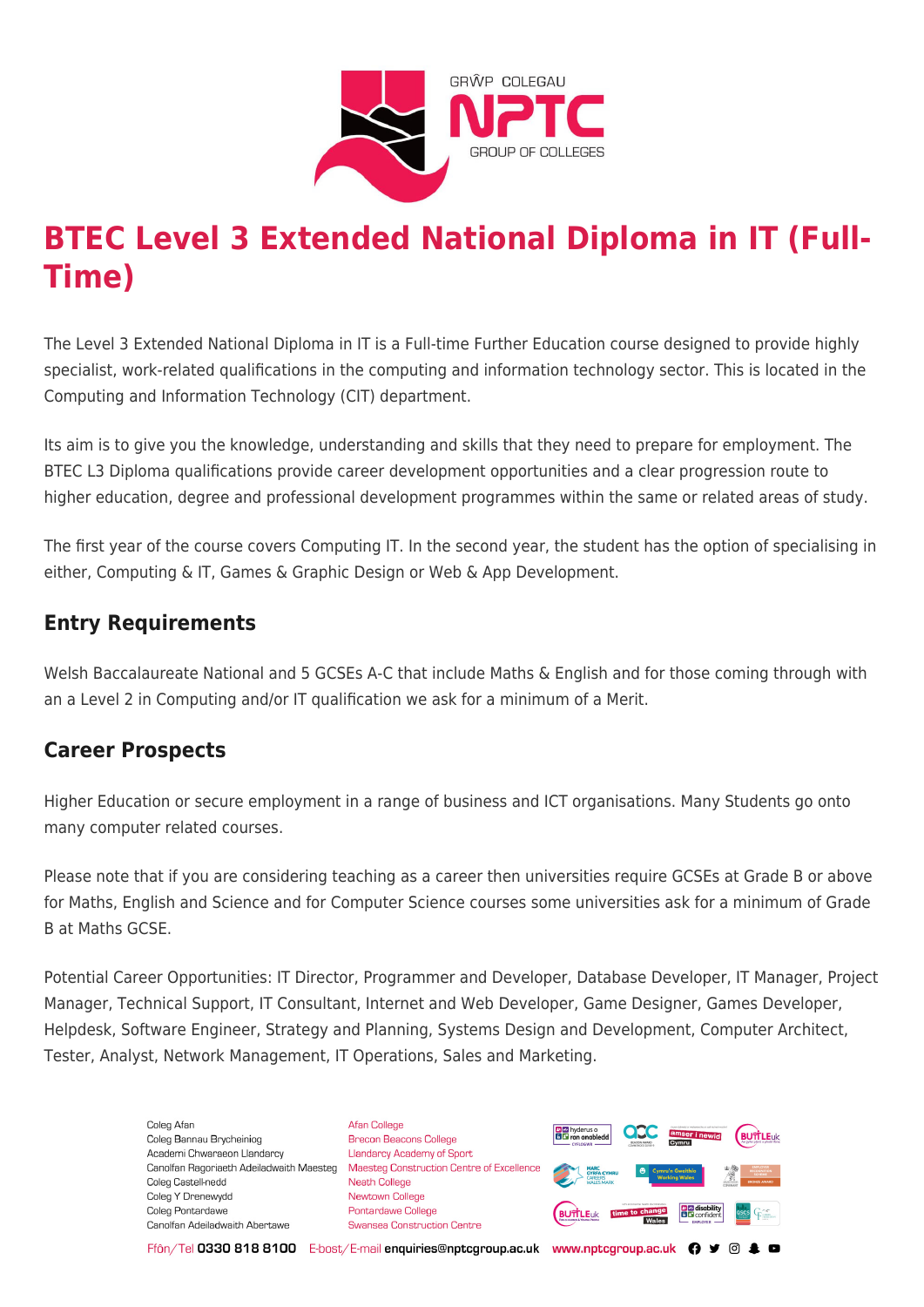

# **Course Modules**

Typical Course Structure: Year 1: Information Technology Systems Creating Systems to Manage Information Using Social Media in Business Programming Data Modelling Website Development

Year 2: IT Project Management Cyber Security and Incident Management Mobile Apps Development 2D and 3D Digital Graphics IT Service Delivery Computer Games Development The Internet of Things.

Additional Qualifications: Advanced Welsh Baccalaureate.

## **Assessment**

Information Technology Systems; Creating Systems to Manage Information; Cyber Security and Incident Management; and IT Service delivery are externally assessed. All other units are assessed by assignments.

# **Additional Costs**

There may be additional course-related costs for text books and educational visits

#### **STUDY MODE**

FT

Coleg Afan Coleg Bannau Brycheiniog Academi Chwaraeon Llandarcy Coleg Castell-nedd Coleg Y Drenewydd Coleg Pontardawe Canolfan Adeiladwaith Abertawe

**Afan College** Brecon Beacons College **Llandarcy Academy of Sport** Canolfan Ragoriaeth Adeiladwaith Maesteg Maesteg Construction Centre of Excellence Neath College Newtown College **Pontardawe College Swansea Construction Centre** 



Ffôn/Tel 0330 818 8100 E-bost/E-mail enquiries@nptcgroup.ac.uk www.nptcgroup.ac.uk ? • © \$